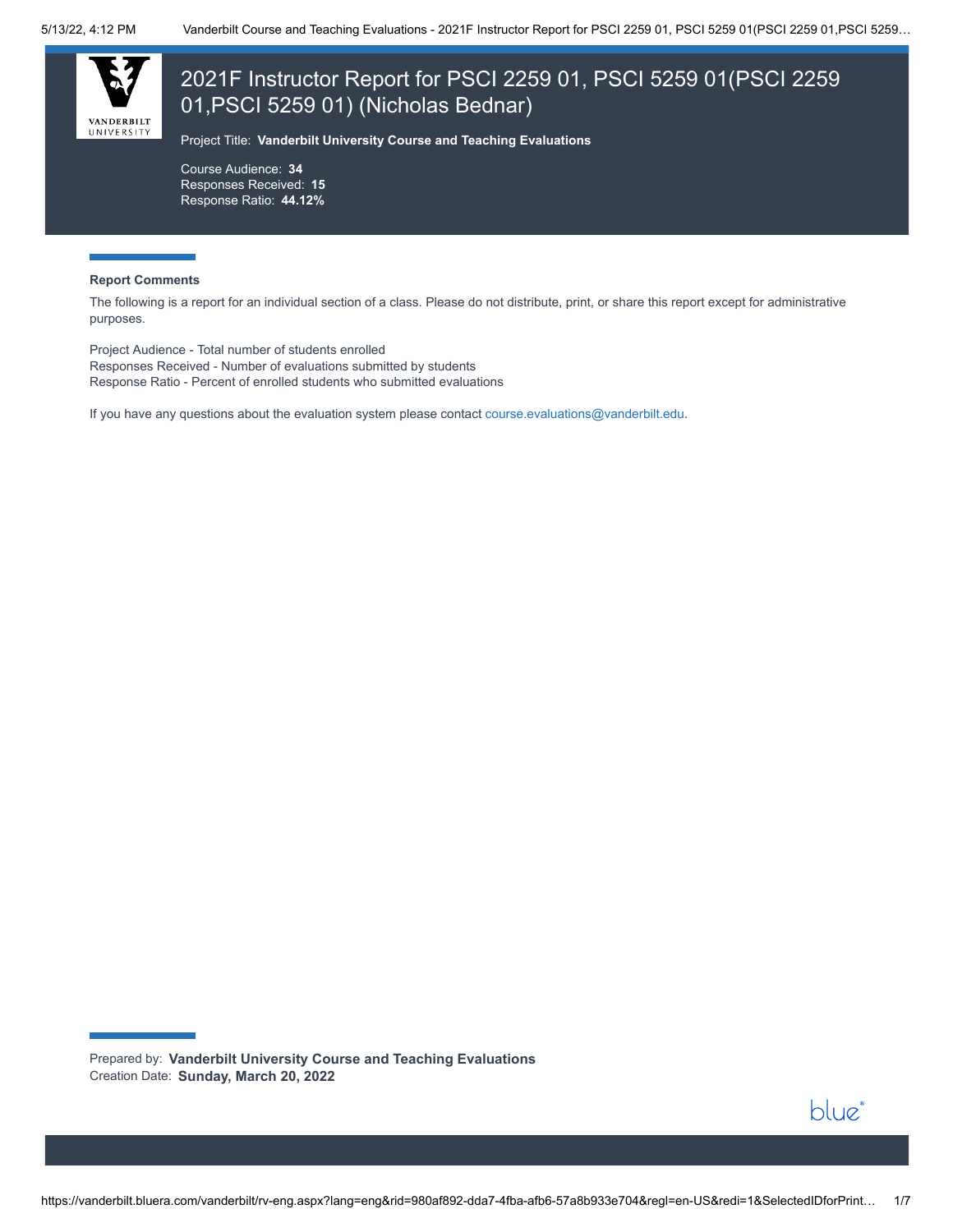## **Questions about this Course (PSCI 2259, 5259 01):**

| Question                                                                                                                              | <b>This Class</b><br>Section |                              | Department<br>(PSCI) |                              | School (A&S) |                              |
|---------------------------------------------------------------------------------------------------------------------------------------|------------------------------|------------------------------|----------------------|------------------------------|--------------|------------------------------|
| Mean                                                                                                                                  |                              | Standard<br><b>Deviation</b> | Mean                 | Standard<br><b>Deviation</b> | Mean         | Standard<br><b>Deviation</b> |
| This course helped me appreciate the significance of the subject matter.                                                              | 3.27                         | 1.49                         | 4.50                 | 0.80                         | 4.29         | 0.99                         |
| The components of the course, such as class activities, assessments, and<br>assignments, were consistent with the course goals.       | 3.93                         | 0.88                         | 4.47                 | 0.79                         | 4.40         | 0.87                         |
| The feedback I received during the course was helpful.                                                                                | 3.33                         | 1.18                         | 4.05                 | 1.12                         | 4.16         | 1.07                         |
| I felt comfortable asking questions in this course.                                                                                   | 3.93                         | 1.39                         | 4.37                 | 0.92                         | 4.35         | 0.97                         |
| This course helped me consider connections between course material and<br>other areas of my personal, academic, or professional life. | 3.33                         | 1.35                         | 4.49                 | 0.80                         | 4.23         | 1.03                         |
| Overall, the course (PSCI 2259, 5259 01) was:                                                                                         | 2.87                         | 1.19                         | 4.11                 | 0.97                         | 3.96         | 1.05                         |
| Compared to other classes, the amount I learned in this course was:                                                                   | 3.13                         | 0.74                         | 3.71                 | 1.01                         | 3.66         | 1.04                         |
| Compared to requirements in other classes, the workload assigned in this<br>class was:                                                | 3.20                         | 0.94                         | 3.14                 | 0.92                         | 3.29         | 1.04                         |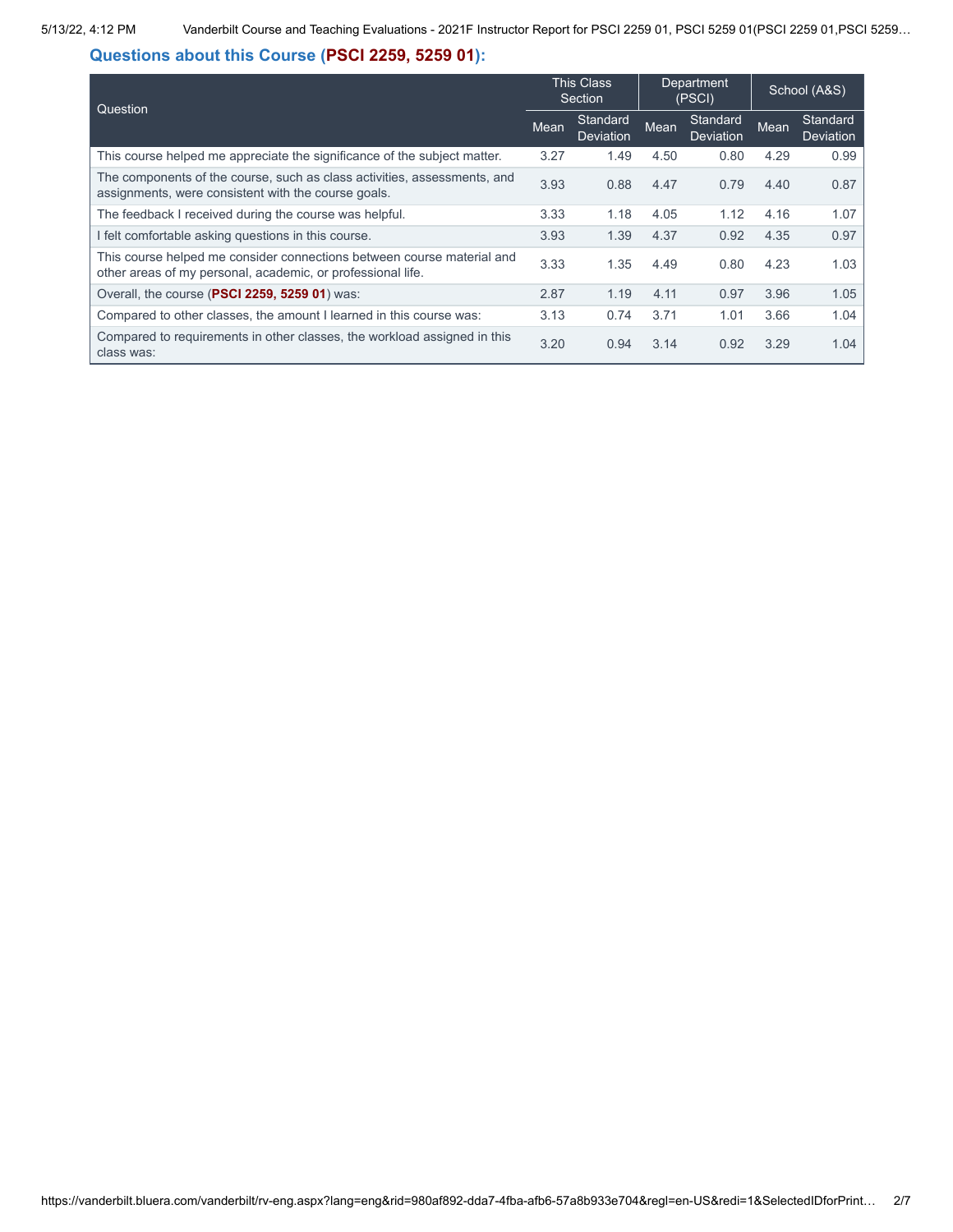5/13/22, 4:12 PM Vanderbilt Course and Teaching Evaluations - 2021F Instructor Report for PSCI 2259 01, PSCI 5259 01(PSCI 2259 01,PSCI 5259…

**Overall, how effective was the instruction you received from this teaching assistant (Nicholas Bednar)?**

| Question                                                                                                   |      | <b>This Class</b><br>Section |      | Department<br>(PSCI)  |      | School (A&S)          |  |
|------------------------------------------------------------------------------------------------------------|------|------------------------------|------|-----------------------|------|-----------------------|--|
|                                                                                                            |      | Standard<br>Deviation        | Mean | Standard<br>Deviation | Mean | Standard<br>Deviation |  |
| Overall, how effective was the instruction you received from this teaching<br>assistant (Nicholas Bednar)? | 4.86 | 0.38                         | 4.15 | 0.96                  | 4.32 | 0.92                  |  |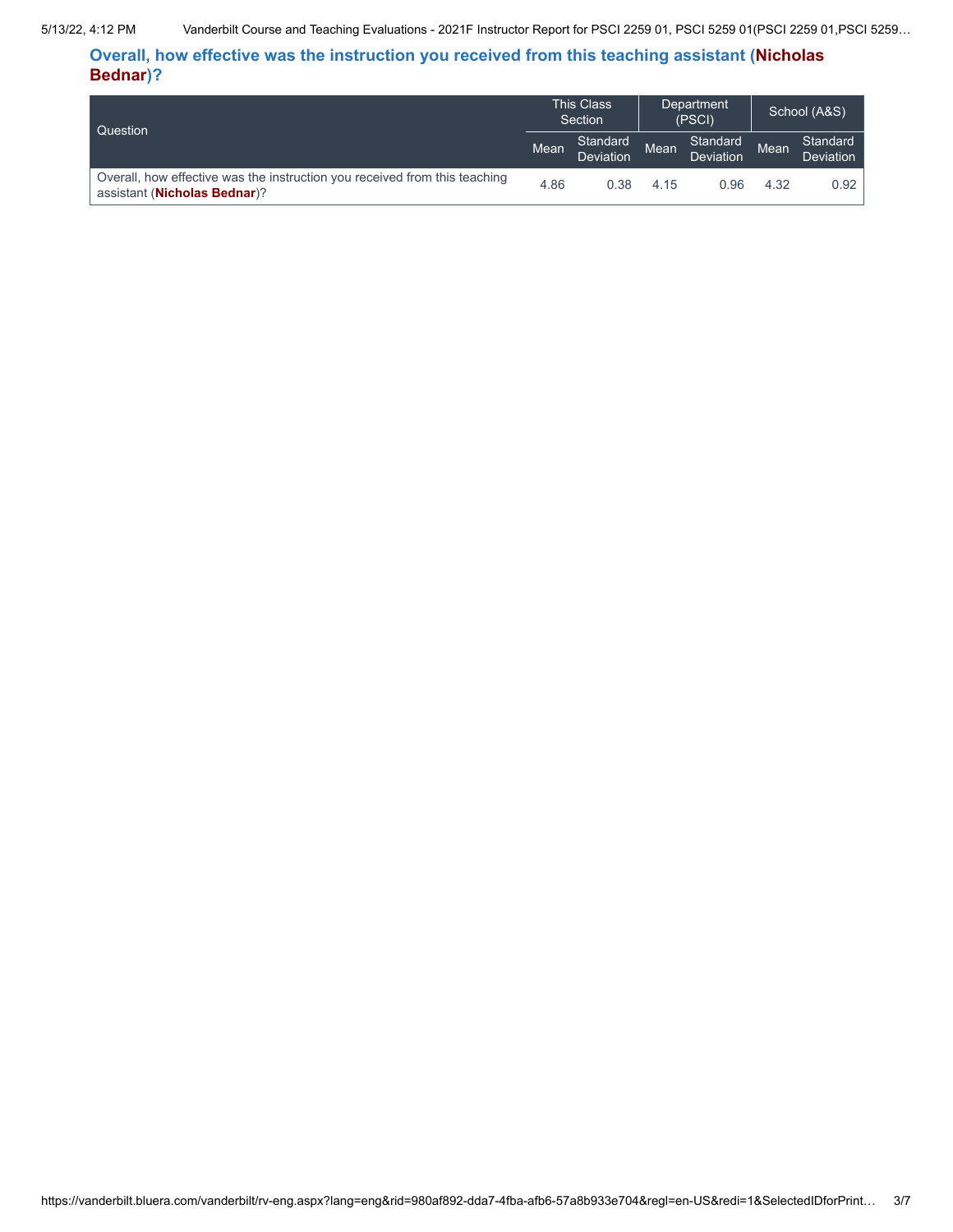## **Questions About This Course (PSCI 2259, 5259 01):**



| 1 - Strongly Disagree (6.67%) |       |
|-------------------------------|-------|
| 2 - Disagree (26.67%)         | 4     |
| 3<br>3 - Neutral (20.00%)     |       |
| 3<br>4 - Agree (20.00%)       |       |
| 5 - Strongly Agree (26.67%)   | 4     |
| Not Applicable (0.00%)<br>0   |       |
| $\lceil$ Total (15) 1-        |       |
| 2<br>з<br>0                   | 5     |
|                               |       |
| <b>Statistics</b>             | Value |
| Response Count                | 15    |
| Mean                          | 3.33  |
| Mode                          | 2, 5  |
| <b>Standard Deviation</b>     | 1.35  |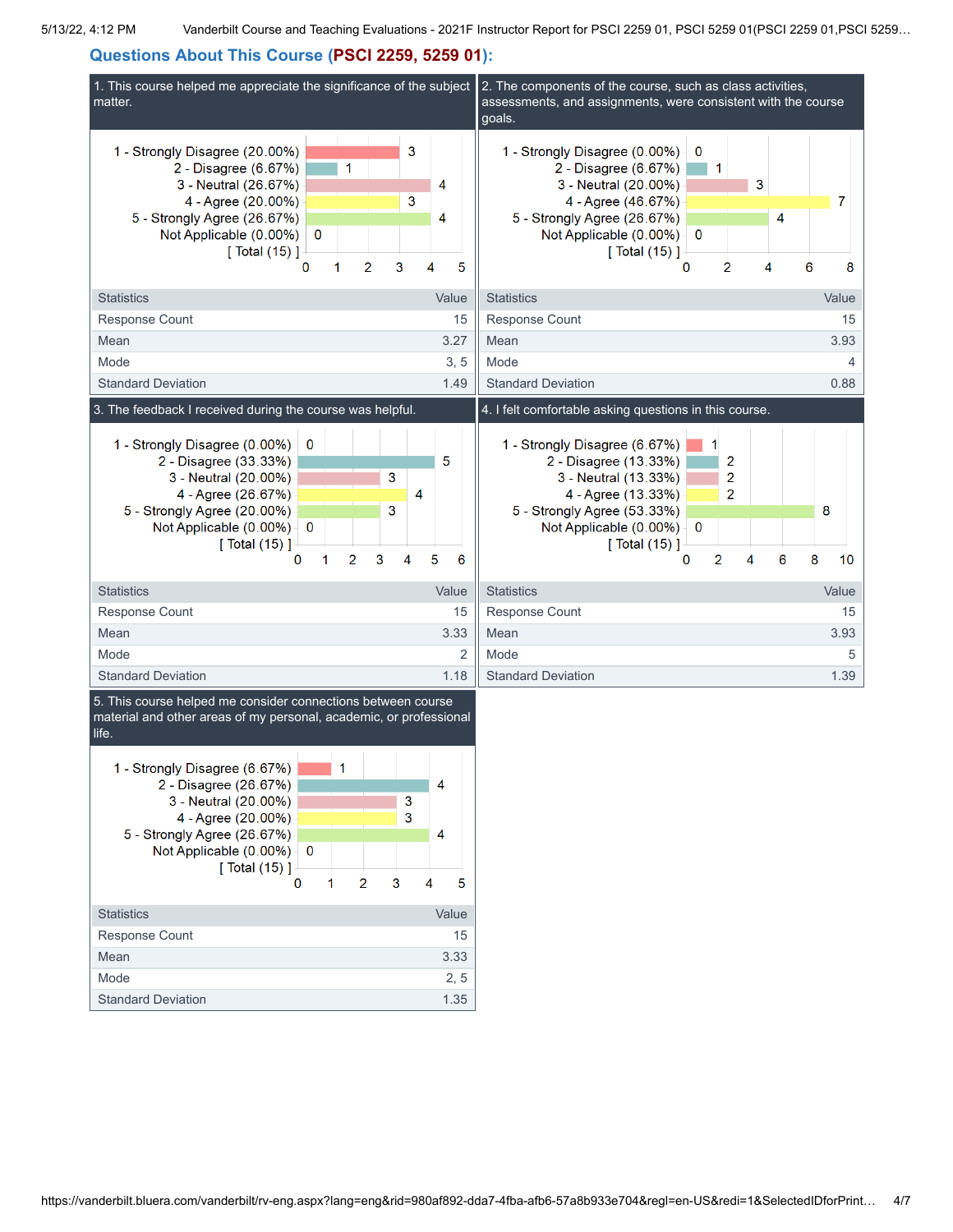5/13/22, 4:12 PM Vanderbilt Course and Teaching Evaluations - 2021F Instructor Report for PSCI 2259 01, PSCI 5259 01(PSCI 2259 01,PSCI 5259…

#### **Overall the course was:**

| Overall, the course (PSCI 2259, 5259 01) was:                                                                                          |        |        |   |   |       |
|----------------------------------------------------------------------------------------------------------------------------------------|--------|--------|---|---|-------|
| 1 - Poor (20.00%)<br>2 - Marginal (6.67%)<br>3 - Average (46.67%)<br>4 - Very Good (20.00%)<br>5 - Excellent (6.67%)<br>[ Total (15) ] | 1<br>1 | 3<br>3 |   |   | 7     |
|                                                                                                                                        | 2      |        | 4 | 6 | 8     |
| <b>Statistics</b>                                                                                                                      |        |        |   |   | Value |
| <b>Response Count</b>                                                                                                                  |        |        |   |   | 15    |
| Mean                                                                                                                                   |        |        |   |   | 2.87  |
| Mode                                                                                                                                   |        |        |   |   | 3     |
| <b>Standard Deviation</b>                                                                                                              |        |        |   |   | 1.19  |
|                                                                                                                                        |        |        |   |   |       |

### **Questions About This Course (PSCI 2259, 5259 01):**

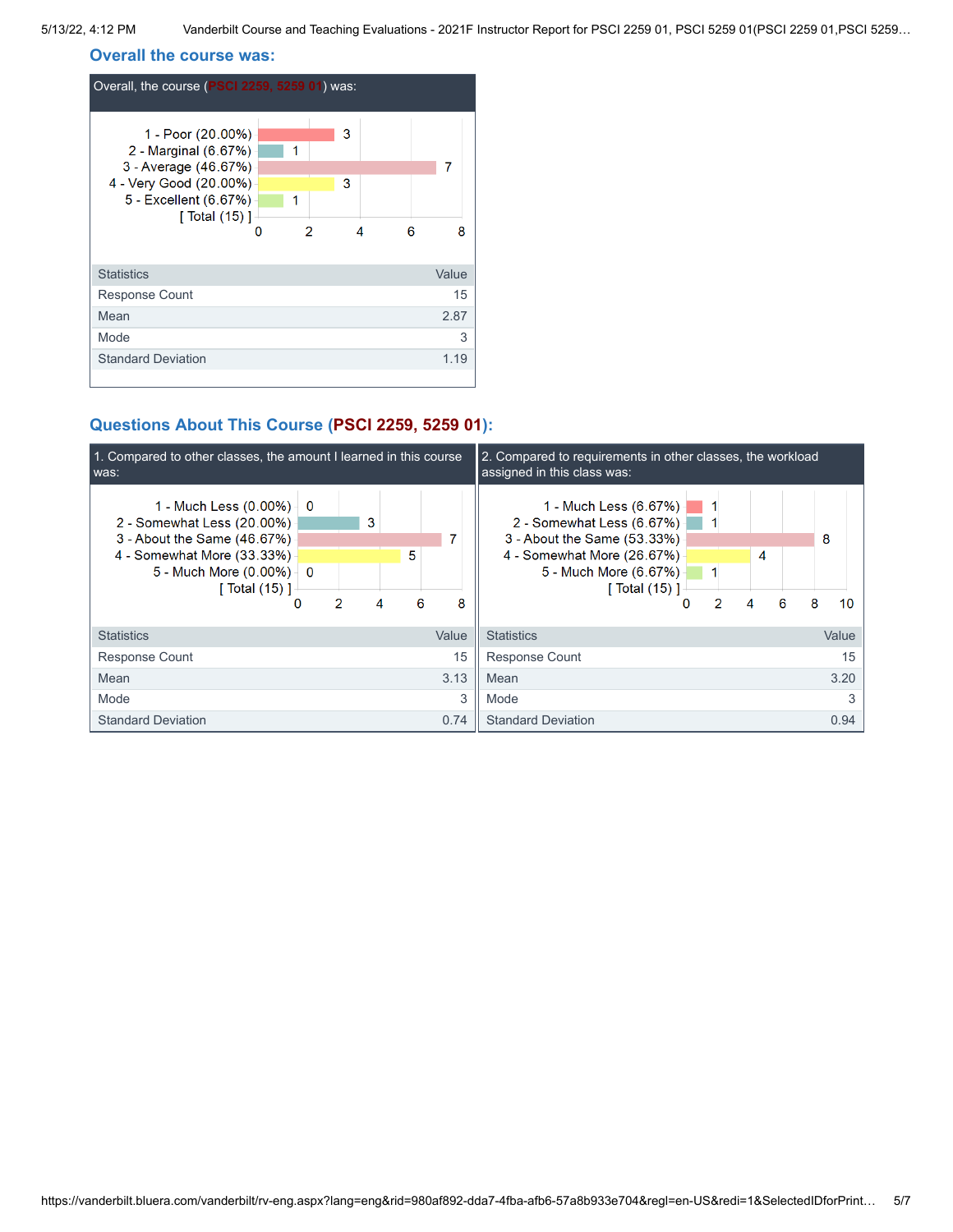**Overall, how effective was the instruction you received from this teaching assistant (Nicholas Bednar)?**

| Overall, how effective was the instruction you received from this<br>teaching assistant (Nicholas Bednar)?                                    |                    |   |  |   |        |
|-----------------------------------------------------------------------------------------------------------------------------------------------|--------------------|---|--|---|--------|
| 1 - Poor (0.00%) -<br>2 - Marginal (0.00%) -<br>3 - Average $(0.00\%)$<br>4 - Very Good (14.29%)<br>5 - Excellent (85.71%)<br>[ Total $(7)$ ] | O<br>0<br>$\bf{0}$ | 1 |  | ค | 6<br>8 |
| <b>Statistics</b>                                                                                                                             |                    |   |  |   | Value  |
| Response Count                                                                                                                                |                    |   |  |   |        |
| Mean                                                                                                                                          |                    |   |  |   | 4.86   |
| Mode                                                                                                                                          |                    |   |  |   | 5      |
| <b>Standard Deviation</b>                                                                                                                     |                    |   |  |   | 0.38   |

### **In what way(s) did you interact with this teaching assistant (Nicholas Bednar)?**